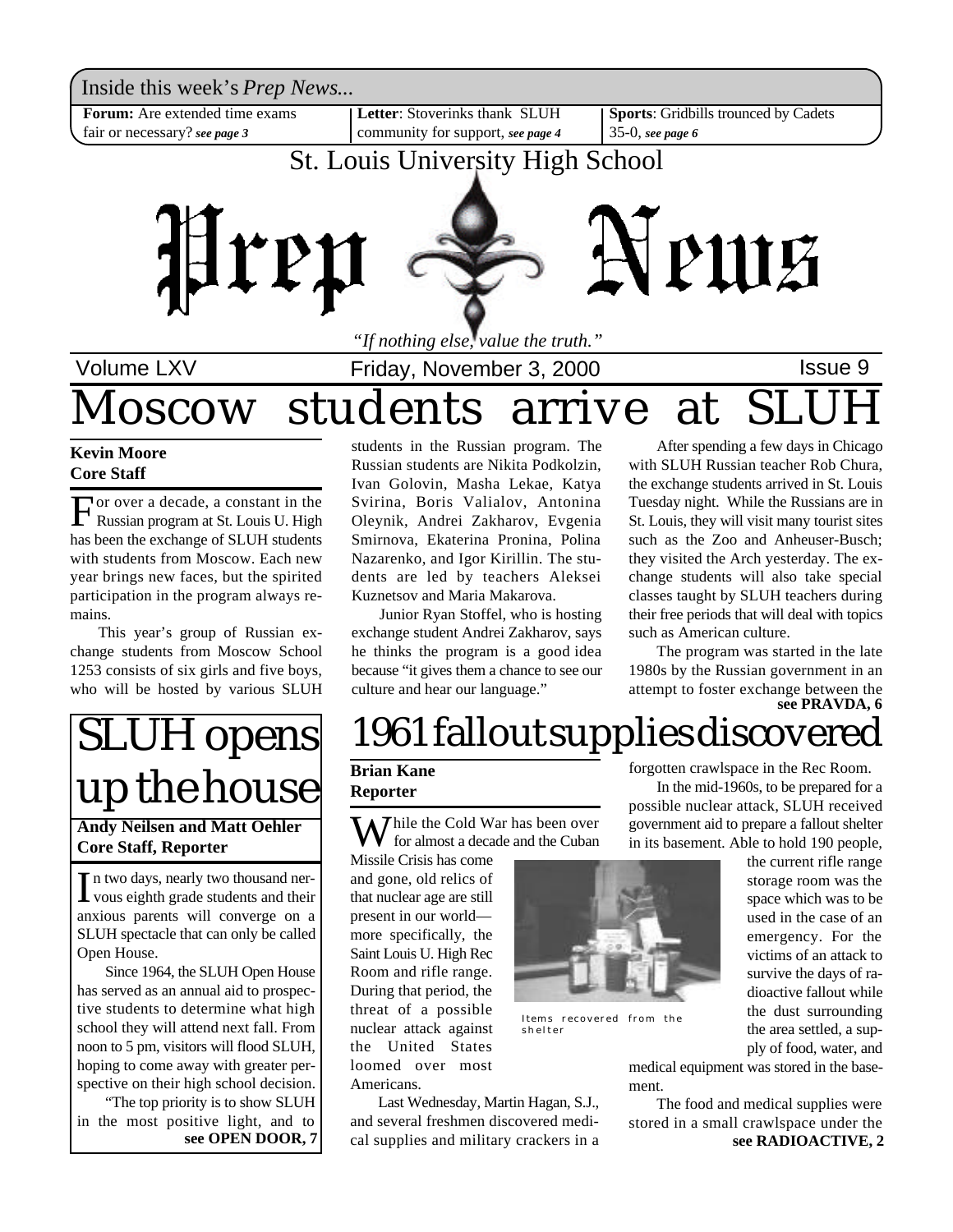### **Editorial** November 3, 2000

## Sniperbills hit the mark in recent matches

#### **Raj Joseph Assistant Editor**

W ith the first rifle club matches approaching soon, the St. Louis U. High Rifle Club hopes to continue last year's success. They were recently notified of their first-place finish in a national competition of last March, as well as their high finishes in other competitions.

In the national indoor championships of the Marksman Civilian senior open class in Highland, Ill., the varsity squad of alumnus Will Bresnahan '00, junior Giles Walsh, and seniors Bill Everding and Todd Mazurkiewicz shot against the Yellowstone Junior Rifle Club (JRC) from Billings, Montana. They shot a possible 1474 of 1600 to defeat Yellowstone JRC,

### RADIOACTIVE

#### (from 1)

steps leading into the Rec Room. Freshman Pat Reedy received permission from Martin Hagan, S.J., to attempt to find these supplies. The closet where Computer Consultant Bob Overkamp stores old computer boxes connects to the crawlspace. Reedy, whom Hagan refers to as "the hero of the story," had to move most of these out the closet temporarily, with the aid of freshman Jon Yoon and sophomore Rory O'Donnell. After this was done, he recovered the supplies.

Reedy said, "[Hagan] said we could go down there. We went down there and found a bunch of 40-year old survival kits."

The food was bare-bones survival food. According to Reedy, there were around three boxes, each containing four large tins of survival crackers. There was enough food to sustain 190 people for a few days, or possibly a week or two if the crackers were rationed out carefully. Only guesses can be made as to how they tasted during their prime, but now that 35 years have passed, they must be unpalatable.

Also stored in the crawlspace were boxes of medical materials. They con-

who scored 1446. Since it was a senior open-class competition, the team competed against fellow marksmen of all ages, beating competitors as old as sixty-five.

The junior three- and four-position teams also finished well. The four positions are prone, sit, kneel, and needle, while the three positions are prone, needle and standing. Since they were junior competitions, only shooters under the age of eighteen competed. During the last weekend of January, the junior four-position team scored 1476 of 1600 to place 8th out of 116 teams. About two months later, during the third weekend of March, the junior third position team earned 2030 of 2400 to finish 13th of 134 teams.

The varsity team's finished the year

tained a wide variety of medical equipment and medicine. The contents ranged from apirin tablets, baking soda, and ear drops to toothache remedy. Other emergency equpiment such as flashlights, candles, a clock, and a radio were included. Instructions for administering the medicines were also in the kit.

Approximately six metal drums were also supplied by the government for water storage. The drums were lined with a plastic bag, then filled with seventeenand-a-half gallons of water. The bags were then sealed and the drums re-covered and stored in the basement, out of the way. If they were ever needed, the water could be drawn out and put into separate containers, and the drums could function as commodes.

How long could survivors stay in the basement before it was safe to come out? Radioactivity has a half-life. When the half-life is reached, the radioactive power is at half its original strength. Some radioactivity has a half-life as high as 10,000 years, while other elements have a halflife as low as ten seconds.

Because of the variety of strengths, Geiger counters were included with the at 6-2. Both losses were to MO Military school, even though MO Military finished with a record of 2-5, This year the team looks to redeem these losses.

Bresnahan commented of the recent results and team expectations, "The team performed well, and the loss of only one senior should lead to greater success this year."

With fall sports ending, he would also like to invite any freshmen to come to the range to shoot. So far, about sixty freshmen have already shot.

Pending final approval, the tentative team schedule has three matches at Highland, IL, an away match at Quincy High School in Quincy, IL, an away match at MO Military, a home match versus Quincy, and a home match versus MO Military.

supplies. Those counters are used to detect radiation.

After some time had passed, the survivors could use them to see if the radioactivity had worn out. The Geiger counters are still used in the Science Department for experiments.

For a time, the shelter was a vital safeguard, even considering the great distance from an enemy. Hagan commented, "Being in the middle of the United States, I don't think we had much of a high level of concern, but it was a prudent thing to do. It was better to be safe than sorry, and it took very little effort on our part."

As the years went on and the threat of nuclear annihilation seemed less probable, the shelter slowly moved into retirement. The water drums were emptied, and the Geiger counters were moved to the Science Department, but the food and medical supplies remained where they were. (Seven years ago, a similarily bold adventure took place in the storage closet of the SLUH Rec Room to recover the crackers of another fallout shelter.) Until another student braves the horrid labyrinth of iMac boxes, rest assured that if a nuclear missle finds itself landing on Oakland Avenue, you'll have a place to hide.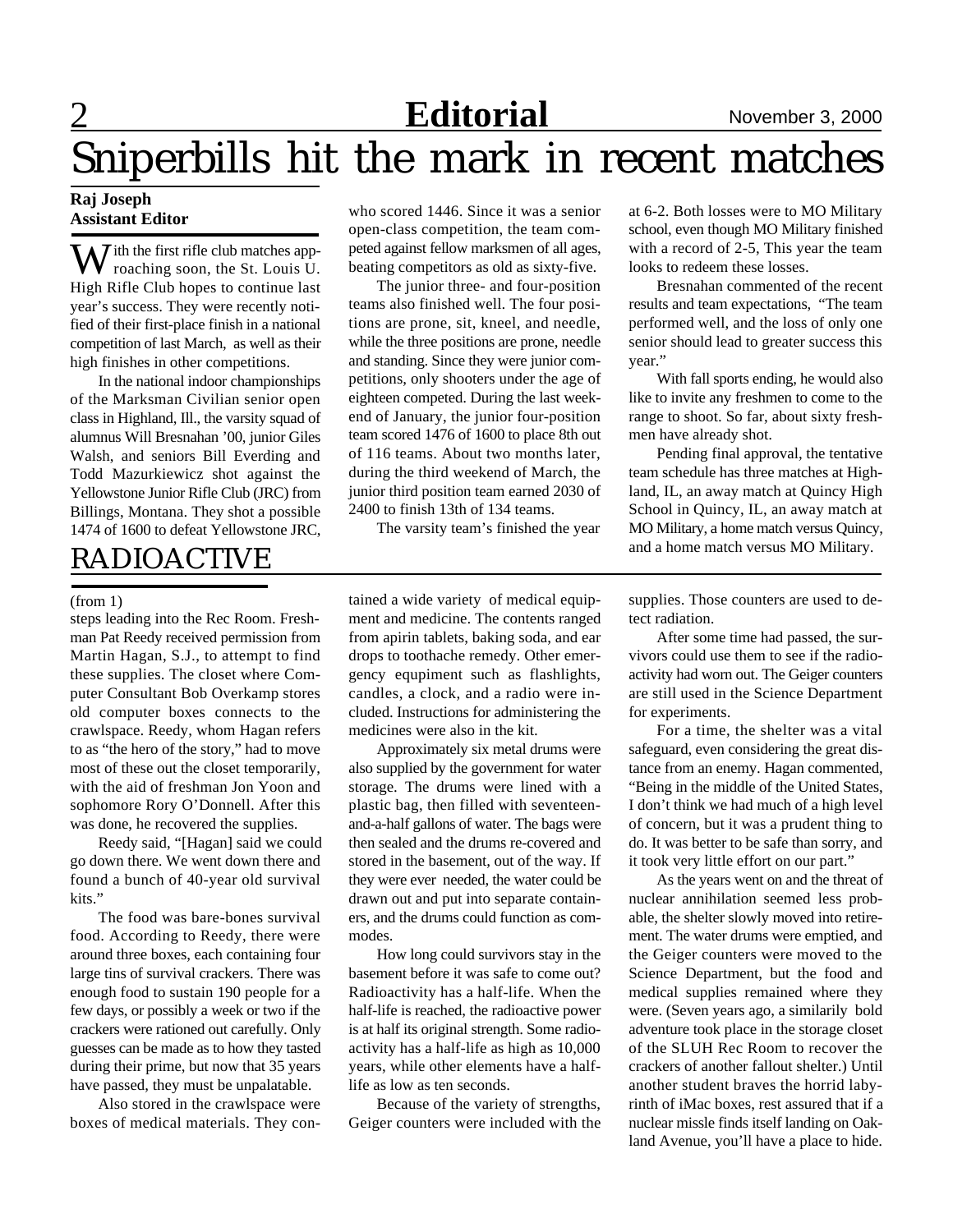### **November 3, 2000 <b>Editorial** 3 EXTENDED TIME EXAMS Students should be tested equally

Your mind is spinning and your fingers are numb. In a stifling room, each tick of the second hand crashes on your anxious brain. Soon it will all be over, and so much left undone...

Anyone who has stood in front of a firing squad or experienced an exam week at St. Louis U. High knows the feeling. Well—almost anyone. In one room tranquility reigns. In one room the echoes of clocks are insignificant.

SLUH maintains a policy that allows certain students to take extended-time exams. To qualify for these exams, a student must have documented evidence of testing by a psychologist, neurologist, or learning specialist that indicates that having more time improves his performance on exams. This evidence can include physical handicap, but is most commonly accessed by students with a learning disability, such as Attention Deficit Disorder (ADD).

Let me make a distinction from the outset. Students with physical disabilities, such as impaired vision, should benefit from extended-time exams; of course, SLUH should not discriminate against such students. But SLUH does discriminate based on academic ability even before a student is admitted. Learning disabilities such as ADD are merely a facet of academic ability, albeit an unfortunate one.

First, let's assume that exams are (theoretically) an objective

measure of a student's ability. That objectivity is not possible under a system that makes a test easier for some students than others, for ability constitutes not only knowledge, but quick understanding and presentation of ideas. By tweaking the exam format to favor certain students, other theoretically objective measures of ability, such as GPA and class rank, are distorted.

The other flaw of adjusting exams is this: we cannot possibly tailor exams (or classes) to suit *every* individual student. Most students would benefit from extra time, either to finish the last few questions or to plan an essay more carefully. But what about those who feel restricted by a classroom setting? Should we have outdoor exams?What about the fact that not every SLUH student is right-handed? Is it too bloody much to ask for a few left-handed desks? At what point do we decide that only objective tests and circumstances produce an accurate reflection of our students' ability? If we embrace customizing exams, we must embrace it entirely. And that is impossible.

Finally, in the long run, extended-time exams hurt the very students they intend to help. SLUH students are extremely sheltered, but in the working world, your boss will not extend a deadline simply because your doctor says you perform better without time constraints. Meet the deadline or clean out your desk. Period. And don't waste time cleaning out your desk.

### LETTERS TO THE EDITOR ADD is a viable academic concern

#### To the editors:

There is a group of people that transcends gender, race, and creed. Your neighbor, your best friend, or even you could belong to this group, and you would not even know it. What I'm talking about is Attention Deficit Disorder (ADD). Public understanding of the disability have come a long way, but I still feel that some look down upon us or don't understand us. I will attempt to dispel the misconceptions that are easy to assume.

 Some possible characteristics of ADD: the individual gives the impression of not hearing instructions, seems to be distracted easily, makes impulsive errors, has difficulty waiting his or her turn in groups, may appear restless or talkative, has difficulty following through with requests, may continue to blurt out in class, is inconsistent in academic performance, has difficulty organizing things, has difficulty estimating and managing time.

The name Attention Deficit Disorder is in itself misleading. It's not that we don't pay attention; we pay attention to everything. This creates conflicts in classroom situations, when you have so many stimuli pulling at you with equal magnitude. Those affected by ADD have an "attention bias towards novelty," a tendency to be attracted by "novel stimuli." We often can focus in a one-on-on situation, but in a noisy classroom, our attention is too divided. It is a constant struggle to remain focused on the

task and not to be drawn away. Another misconception is that ADD is not a true disorder. I believe that *Newsweek* did an feature on ADD where they insinuated that parents medicated their children because they were unruly rather than as a result of a truly medical need. The fact is that there have been 95 years of scientific studies identifying a group that has all the characteristics of the modern definition of ADD. Studies were performed by the United States Department of Education, the Office for Civil Rights, and the United States Congress in passing the Individuals with Disabilities Education Act of 1997, as well as numerous other medical, psychological and educational associations.

One of the most common misconceptions is that extended time testing is unfair. Half of the characteristics of ADD are directly influenced by time, most notably difficulty in estimating and managing time. Sadly, about 58% of ADD teens have had a history of failures in academic behavior, difficulties in social relations (25% to 30% displaying antisocial behavior), and most tragically, 35% quit school before completion.

To any person suffering from ADD, extended time (oneand-a-half times more time, not unlimited time) allows the person to concentrate on the test rather than on how much time is left. In certain serious circumstances—such as blindness or a physical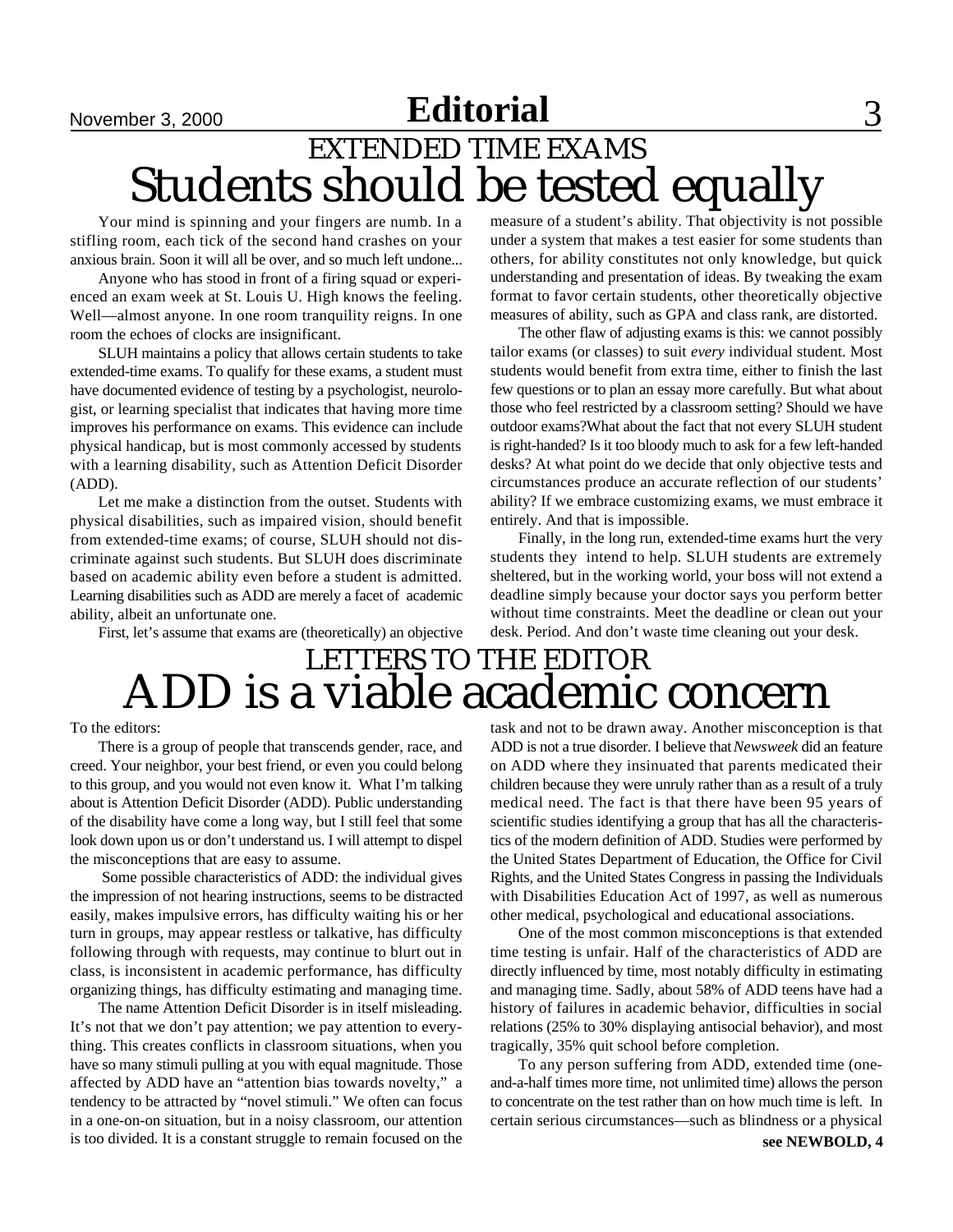### 4 **Editorial** November 3, 2000 LETTERS TO THE EDITOR Tim Stoverink's parents thank SLUH community

#### Dear SLUH Family,

On October 7, 2000, our lives took a tragic turn. Our son, Tim Stoverink, a junior at your school, was severely injured in a car accident. We were devastated beyond words. We began a long and emotional night and later days of waiting for news. From the very beginning, the SLUH family was there. The boys who were with Tim waited for an hour at the hospital, returning daily to check on his progress. Many of you began praying at the hospital and continued this prayer into the following days and weeks. Emails of prayer were sent and services were independently organized. The priests, faculty, and parents of SLUH all surrounded us with prayers and support. We felt, from the very beginning, blessed to be part of such a great community of strength.

It has been 23 days since that terrible night, and we finally see some light at the end of the tunnel. Tim is expected to make a full recovery and will return home, hopefully by the time of the printing of this letter. He still has months of rehabilitation, but will eventually return to us in full Stoverink form.

We cannot completely thank you for all that you have done. You, by your visits and letters and prayers, have shown us that we have much to be thankful for. We would hit rock bottom with despair and in would walk one of Tim's classmates commenting on how great Tim was doing.

This constant assurance kept us going. Most importantly, you shared your gift of faith with our family. We are in awe of how strong your faith is. We received letters from you guys, your parents, your teachers, and even some of your parishes letting us know that Tim was in their prayers. You never gave up and you, with your faith, helped to breathe life back into our son. The doctors who told us that Tim would not live through the night have no medical explanation for the great progress that Tim has made. We know that it was the love of his family, friends, and even strangers that has brought us this far. Thank you for creating a miracle, and God bless you all.

Sincerely, Tim and Chris Stoverink

## Frenchmen defeat Centurions in epic duel

#### **Matt Oehler Reporter**

W hat SLUH event involves teams speaking in all manners<br>of foreign languages, competing against each other in games of European football? No, not the World Cup: the answer is the SLUH Foreign Language Soccer Tournament.

During the past week during Activity Periods, the French, Spanish, Latin, Chinese, and Russian clubs faced off against each other at the South Field. Over 100 students assembled to play soccer or just to cheer on their team.

In the first round, the Latin Club faced off against their hosts, the Spanish. The Latin Club beat the Spanish in a close game, 2- 1. The French beat the Russians in another extremely close game, 3-2. Rumors that the Russians gave up a goal simply to avoid overtime are unconfirmed. In the second round, the French team played the Chinese. Scoring in the last minute, the French squeaked by with a victory to reach the finals against the Latin team.

In the final, both teams played well, but the French won with goals to spare as the game ended 4-1. Latin students protested that one goal was too wide and that during another play French players pulled down the goalie so they could score. Despite these complaints, the French team was victorious.

The Spanish Club and Spanish teacher Myriam Aliste organized the soccer tournament to start activities between the clubs. The Spanish club provided the trophy, a set of bullhorns that now hang proudly in room M118. The Spanish Club hopes to make the tournament an annual event in order to reclaim their trophy from the French Club next year. Aliste was happy with the participation and the sportsmanship shown among the students.

### NEWBOLD

#### (from 3)

disability––more than time-and-a-half may be granted. For ADD, students' attention is split between the exam and time and other distractions.

Freeing students of time concerns allows them to work more efficiently: "Just knowing that you have more time takes the pressure off so you don't have to rush. I actually finish early," comments Junior Matt Richardson. Divided attention slows down work and hinders thoughts.

This divided attention is especially prevalent during English exams where difficulties in organizing evidence, being easily distracted, and difficulty estimating and managing time all conspire against the student. I believe that the reason why extended time is so controversial is that people feel that they are not getting a perceived advantage that others are getting without fully understanding the difficulties that we, ADD students, must bear.

All we ask is not to be so critical, and remember just because we are different does not make us less of a person. If you still think that extended time is unfair, I am willing to trade all the difficulties of ADD that come with extended time.

James Newbold, '01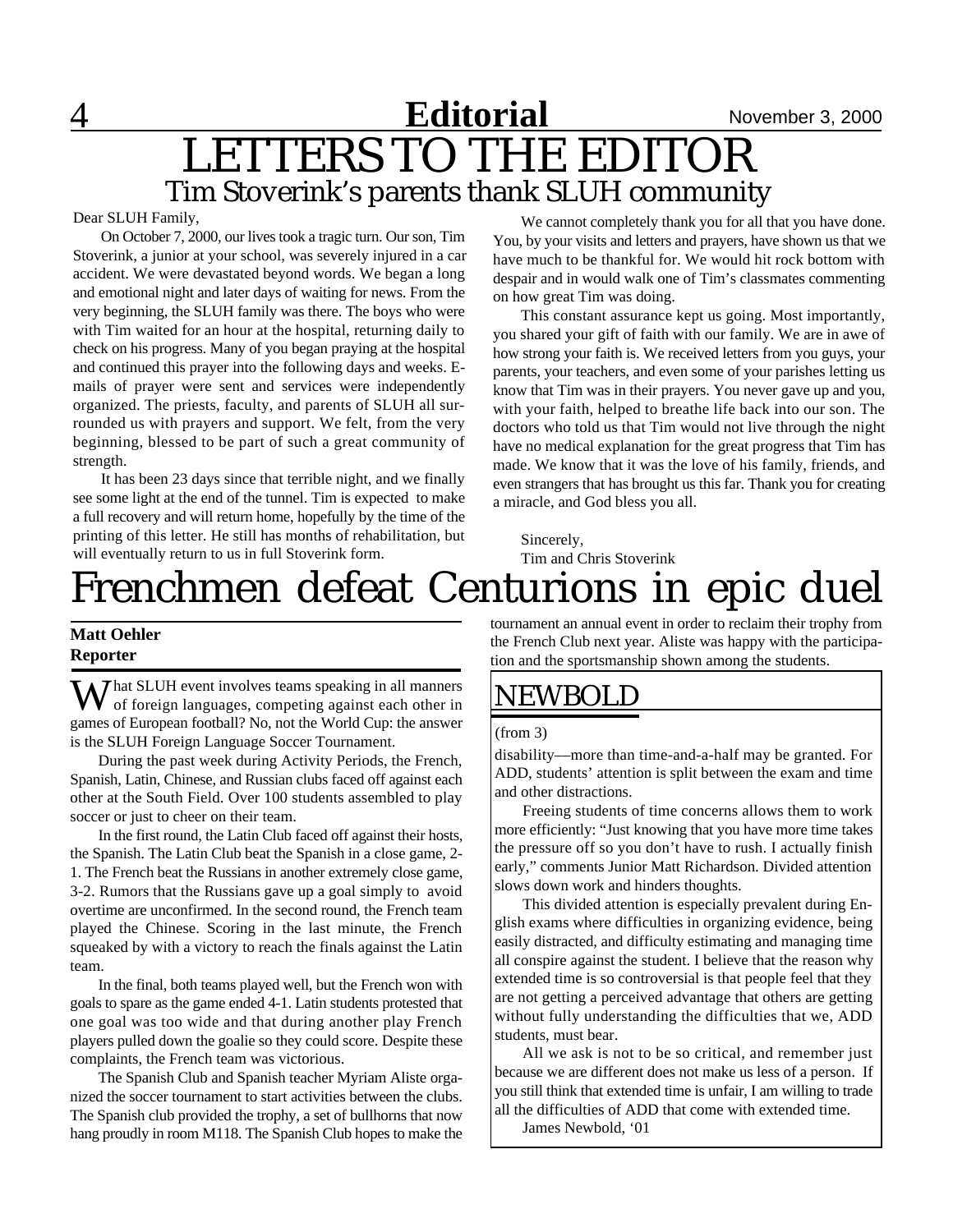## November 3, 2000 September 15, 2000 September 22, 2000 **Editorial Sports News** 5 Busenbills splash into state semis

#### **Jeff Dueker Reporter**

The Speedobills have come alive early<br>this playoff season, with two spec-I this playoff season, with two spectacular wins and high hopes for the upcoming rounds. Winning these two games puts SLUH in the semi-finals, giving them at least a fourth place finish in the state. While this might be the pinnacle of some other club's season, this taste of state has only driven SLUH Polo to press harder towards a more lofty goal.

As Karl Marx once said, "Water Polo is the opium of the people." Regardless of whether or not Marx actually said this, the point is that SLUH Polo kicks it, and kicks it hard. The first team to get the boot was none other than John Burroughs. Burroughs could only sit back and watch as U. High spanked them 6-2 last Saturday.

SLUH swam out strong, scoring four goals in the first quarter while allowing one. The only other goal allowed was scored off a Burroughs free shot, the result of a "questionable" (horrible, odious, rancid) call against junior goalie Mike Peterson. But no matter, because it was



Kevin Price looks for an open man during his free throw against Ladue

obvious that SLUH was the better team, although many felt that SLUH did not perform as well as they should have. It is always hard to tell how well you are playing when you defeat a team you were supposed to beat, but problems were still easily noticed by those most attuned to the game.

"We played great defense as usual, but shaky offense," said head coach Charlie Busenhart after the game, a problem which has been plaguing SLUH for a while. But as was stated earlier, if SLUH is going to take it all the way this year, the big goal scorers are going to have to carry the team on offense. And it seems that a giant has awakened from his oh-so-temporary slumber.

That giant is Senior Charlie Maitz, and what an awakening it was. Charlie scored half of SLUH's goals Saturday, dominating the hole like he used to back in the good old days.

"I think Charlie is massive," said brother tower of power Zach Hartwig, "massive like Chewbacca, a big Wookiee." Busenhart could only nod in agreement.

Those fools who thought that the Jr. Bills would stop there were much disappointed by SLUH's punishment of Ladue last Saturday, 10-3.

The team accomplished something they haven't done in a while: playing great defense while still producing a wealth of goals. The Polobills also played equally well in every quarter, displaying the consistency that wins championships.

SLUH Polo's next challenge will be Marquette, a team that edged out SLUH 10-9 very early in the season. This will be the first time in the playoffs that SLUH will play a team that they have not beaten this year. However, based on this past game and the John Burroughs game, SLUH looks more ready than ever to stand up to Marquette and take what ma**see BUSEY, 8**

## Runnin'bills #1 at sectionals, look to state

#### **Tom O'Brien Core Staff**

U nder slow conditions Saturday at<br>Sioux Passage park in North County, Sioux Passage park in North County, SLUH cross country ran in their sectional meet. Against much of the same competition from previous weeks, SLUH reached a very different result. In a race that featured cross country powerhouses SLUH, DeSmet, and CBC, the Jr. Billikens emerged victorious.

SLUH had good races from their one and two men Tom O'Brien (6th, 17:22) and Ryan Hatch (7th, 17:22), as well as an excellent last mile from Pat Leinauer (17:31), who rose to twelfth place. Dan Leinauer (15th, 17:41) and John Parr (29th, 18:07) completed the scoring five for

SLUH. Also running on the squad for the sectional champs were Andy Skosky (30th, 18:10) and, returning from a hip injury and in his first race back, Dave Godar (31st, 18:11).

SLUH was able to inch out DeSmet for the first time this season by one point. The Sioux Passage course is considered a very slow course because of its many hills, namely the "Manmaker," a hill that must be traversed twice by runners. The "Manmaker" seems to erupt from the ground and rise up into the stratosphere. While it may not truly be that large of a slope, it certainly feels like it going up the second time. The course was made even slower by the previous rains and the tall grass, which, together with the hills, hurt everyone's times.

Because SLUH qualified for state through their sectional race, their next race will be the state meet in Jefferson City tomorrow. They will face at least ten good teams, including Liberty, Lee's Summit, DeSmet, and West Plains. To succeed against these teams will take a total team effort, and a tougher race from four and five.

Tommorrow's state race will be the first time that SLUH has brought all of its horses together for a race. Due to injuries sustained by Dave Godar and Tom O'Brien, and due to previous uncertainty in the seven spot, this team has never really run together on all cylinders. This fact gives the Varsity squad greater faith and confidence that they will indeed run well.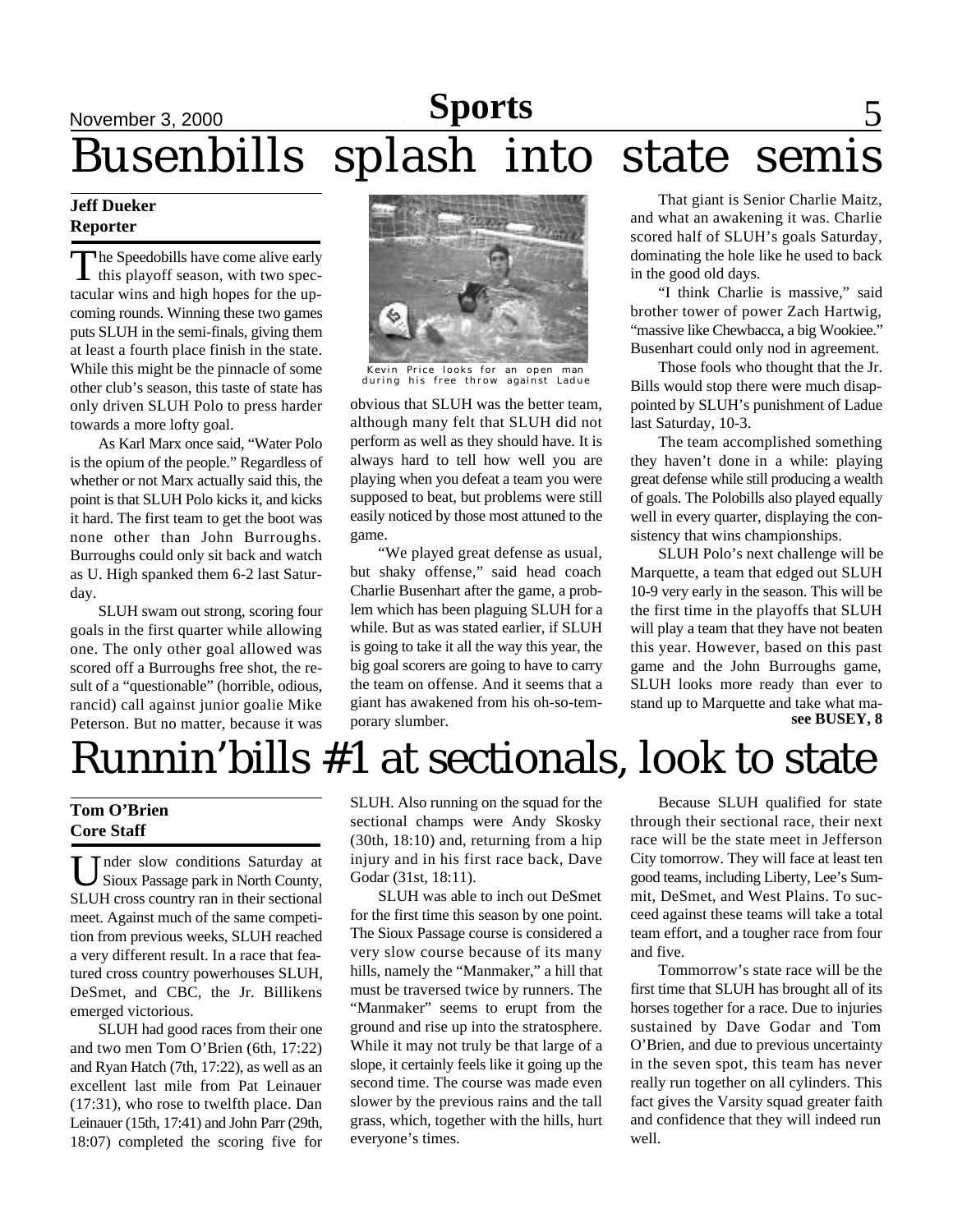## Editorial November 3, 2000<br>meled by CBC, 35-0 Gridbills pummeled by

#### **Shawn Furey Reporter**

In the 79th clash between the St. Louis<br>U. High Junior Bills and the CBC Ca-In the 79th clash between the St. Louis dets, little went right for the U. High. CBC brought a highly-touted offense into the contest, and it lived up to the hype in a 35- 0 victory over the Bills.

SLUH kicked off first to the Christians on Clayton, who weren't slow in drawing first blood. The Cadets put the ball in the endzone from 17 yards out less than three minutes into the game.

Despite surrendering the early lead, the boys in blue played their hearts out and held CBC to only a 14 point first half.

The SLUH defense never managed to find its rhythm during the contest, though several turnovers proved costly. However, sophomore quarterback Dossie Jennings continued to show promise for the future, turning in a solid 80 yards of passing against a tough corps of Cadet linebackers and defensive backs.

In the second half, the Cadets proved to be too potent offensively for the SLUH defense. Senior captain Matt Sinclair, who led the team with 16 tackles, said, " We hung on as long as we could and I am proud of this team."

The Cadets ended up prevailing 35- 0, and in the process practically guaranteed themselves a state playoff berth.

Tonight our boys come out to play Roosevelt in the season finale. It is a night to honor the seniors for four years of dedication to the tradition of SLUH football. Please come out and show your support for the boys just as much as we

## B-Polo caps off 12-0 year with win over MICDS

#### **Compiled From Sources**

Ho-hum. Such was the attitude of B-<br>
Water polo coach Paul Baudendistel water polo coach Paul Baudendistel after his boys defeated archrival MICDS 5-3 in overtime to cap off their undefeated season. Why?

"I said before we started practicing this fall that if we lost a game, I would be shocked. This is the best B-team I've ever seen," said Baud.

The numbers don't lie. Led by sophomore co-captains Michael Leutchmann and Mark Gloeckler, the squad compiled a 12-0 record against the best B-teams in the area. SLUH's per-game averages of 10.2 goals scored and 2.6 goals allowed both tied the best marks achieved by Bteams under Coach Baud's watch over the past six years. The statistic which best indicates the dominance of the little Polobills is that they drew 57 exclusion fouls on opposing players while being called for only nine (exclusion fouls result in a man-advantage situation).

Balance was the rule on offense, as

five players scored at least 25 points. Sophomore Bill Dahlmann led the way with 26 goals and 13 assists. Fellow sophomores Alan Naylor and Phil Abram provided significant contributions with 27 and 26 points, respectively.

The defense was anchored by sophomores Cliff Reynolds and Tom Heafner. Reynolds, a goalie, threw his body in front of enough shots to post a 73% save percentage, possibly a SLUH record. Heafner, arguably the team's best player, saved his best performance for last, shutting down MICDS's hole man in the thrilling Suburban Central Conference championship game while playing with a gimpy elbow and a gimpier leg.

The sophomores were supported at both ends of the pool by a talented group of freshmen. Baud cited Colin Tyrrell and Nick Konczak as future stars of the SLUH water polo dynasty.

In summarizing the results for the Bwater polo team, Varsity head coach Charlie Busenhart simply said, "Another perfect season."



did against CBC. The Varsity Bills couldn't overcome CBC's pressure.

This team represents what makes the Jr. Bills a competitive force year in and year out. They all have the heart and desire to succeed.

Athletic director Dick Wehner perhaps said it best: "A SLUH football player never backs down...regardless of race, size, rank....they never back down."

### PRAVDA

#### (from 1)

USA and Russia," said Chura. The trips were completely funded by the United States Information Agency (USIA), but as funding evaporated the student exchanges gradually became paid for by students. Chura, who took over the program four years ago, helps students raise money by "selling Bread Company coupons and participating in other fundraisers."

"One of the good things about the program is that it is well-organized," said Stoffel. Along with twelve other Russian students and Chura, Stoffel will travel to Russia next March. The SLUH students will first visit St. Petersburg for a few days and then spend the rest of the time in Moscow. Chura says the focus of the trip to Russia will be part learning and part tourism, but perhaps the most interesting things they will learn about will be the differences between the two cultures.

"I was amazed when I came here," said exchange student Igor Kirillin. "There are so many differences between the people here and back in Russia."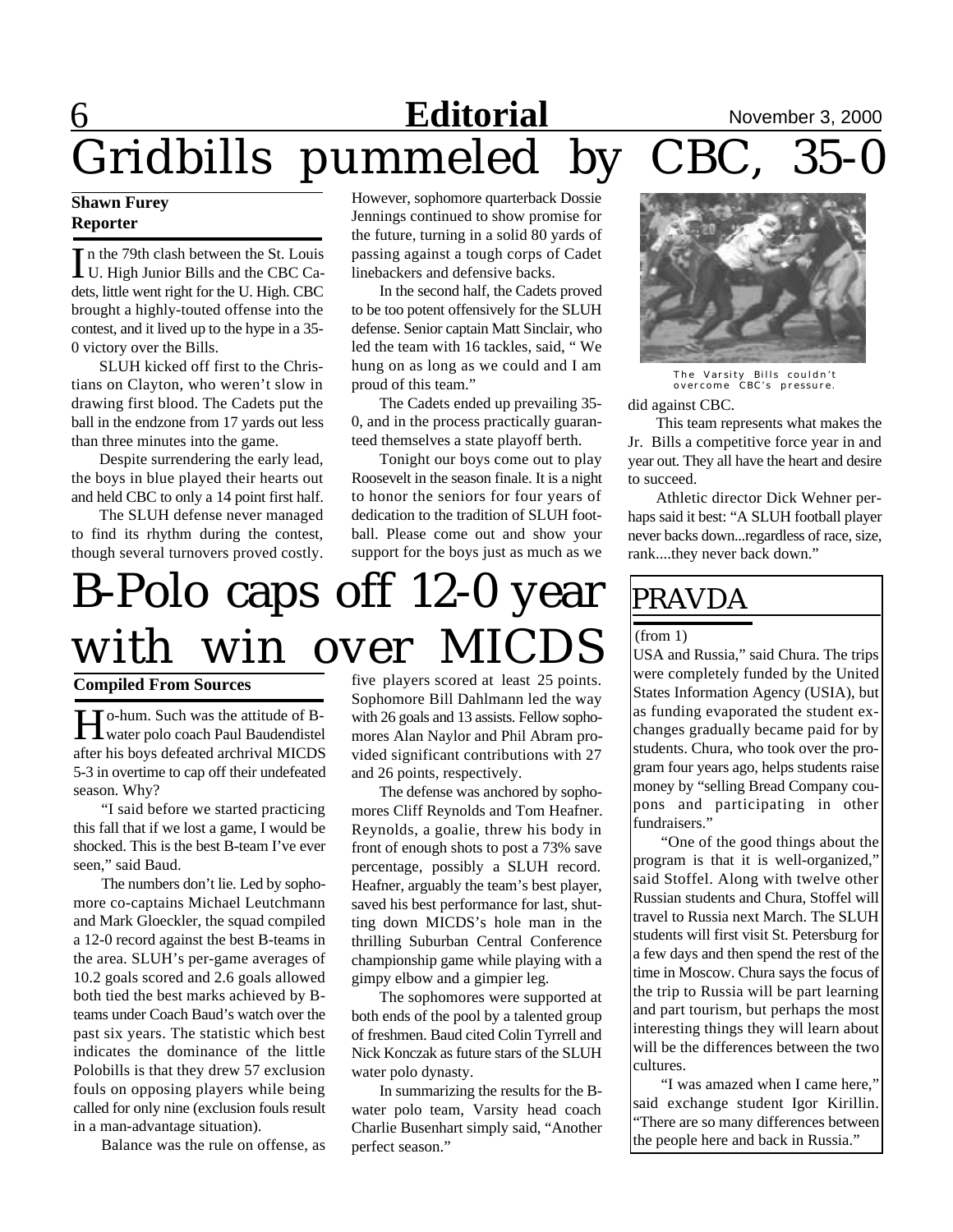## November 3, 2000 **Editorial** Twellman leads Futbolbills through playoffs

#### **Garry Holland Reporter**

This week, the Bills opened their play-<br>off run in district contests with a his week, the Bills opened their playconvincing first round victory and a second-round thriller.

On Monday SLUH faced rival University City at U. City. Captain James Twellman once again led the scoring charge. After beating his defender off the dribble, he slipped a shot past the U. City keeper to provide SLUH with a 1-0 first half advantage.

In the second half, Twellman struck again off a penalty kick, adding to the lead. Later freshman John DiRaimondo

### OPEN DOOR

#### (from 1)

in the most positive light, and to respresent as much of the student body as possible," said Admissions Director Mark Michalski. "We want to provide families with enough information about SLUH so that they can make the right decision for high school." Michalski also emphasizes the effect that individual students will have on the visitors.

When visitors first arrive, they will be greeted in the Danis Lobby by Mothers' Club volunteers as well as student tour guides. The mothers will hand out folders with information about SLUH to the visitors and give them a place in the waiting line for a guided tour.

Visitors have the option of taking a tour through the building or investigating academic and co-curricular presentations in the library and gym.

Michalski has accepted over 300 volunteers from the student body to lead tours for visitors. The tour guides will lead visitors from the impressive SLUH theater to the science wing, inserting informative tidbits whenever possible.

The Art Department always attracts many visitors as tours sweep through the Jesuit wing. Many student and faculty works will be on exhibit in the art gallery. continued his stellar play, netting two tallies off brilliant shots. Sophomore Matt Kreikemeir added a late second half goal, giving SLUH a resounding 5-0 victory. U. City native Mark Valdez was glad the team won but still offered his allegiance to his municipality, saying, "I'm from the Loop, and I'm proud."

Wednesday, the team headed back to U. City for a match against Roosevelt. SLUH had never lost a match to Roosevelt, but faced a scare in the first half when a Roosevelt striker intercepted a pass in Junior Bill territory. He then walked in and scored off a helpless Valdez, for a 1- 0 lead. Despite dominating offensive pressure by the Jr. Bills, Roosevelt managed to take their tentative lead into halftime. In the second half, the Martelbills finally dashed Roosevelt's hopes for the upset when Twellman put the team back on top with two goals, both on free kicks. Towards the end of the half, Tim Fetter rocketed a John Doyle cross past the keeper, to add an insurance goal. SLUH missed many more opportunities in the second half, as they dissected the Roosevelt defense with intricate passing. Nevertheless, they walked away with a 3-1 victory.

SLUH's next obstacle on the road to a state title will be either Pattonville or DeSmet. Support the team next Tuesday in the sectional showdown on the main field at Soccer Park.

Visitors will also see the various music programs, including live demonstrations by both jazz bands and the symphonic bands.

Guides go through extensive training, running through the half-hour tour at least twice with Michalski after school this week before the open house. They are prepared to answer any questions about SLUH, using their trusty information packets—invaluable to any tour guide.

Each academic department is allocated space in the library to present information about their subject. Some presentations are particularly boisterous, such as the revelry that takes place at the Latin presentation.

The toga-clad students ardently proclaim Latin's superiority and generously give out stickers with Latin slogans. Latin is no exception among the languages; each is as loud as the next.

Other departments attract students as well; the English and Science Departments offer great opportunities for almost any prospective student. The departments can only go so far, and many visitors unfortunately are unable to see many of the presentations.

Down the green stairway from the library, the gym perpetually draws the idle parents and students. Every club and sports team at SLUH has the opportunity to present their finest achievements to the wide-eyed eighth graders. The football booth in the past has prolifically displayed state plaques and their majestic blue and white uniforms.

The plethora of clubs at SLUH appeals to visitors of all interests. The circus club performs death-defying juggling acts for the delight of onlookers, and the OEC provides pictoral evidence of their Odyssean journies.

Circus Club enthusiast Mike Grosch calls the gym forum a "good showing for all future freshmen. I think all the clubs will be represented well."

As well as the home of the variety of SLUH clubs, the gym houses an extensive array of treats. From cookies to that famous punch, exhausted parents and hungry prospective students find a resting place in the gym, always close to the goodies and the Rams game on the big screen TV.

Over all, the open house gives prospective students a glimpse into what they will be getting into if they attend SLUH.

Sophomore Justin Luner calls the open house "a chance for interested people to see what the campus is like. (The open house) shows them what high school life is really like."